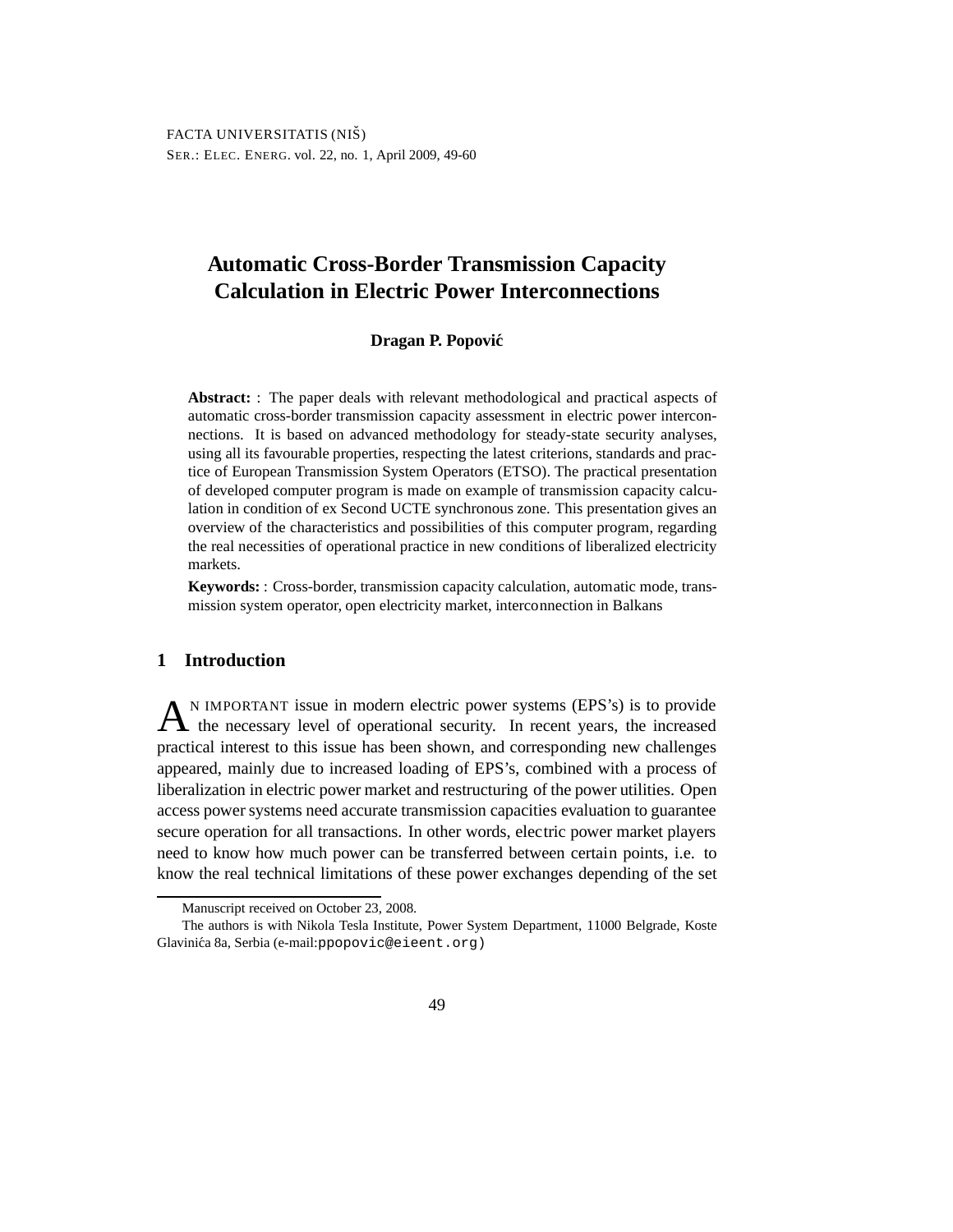of various network constrains. Also, the processes above mentioned are very important and topical for all countries in Southeast Europe, as well as for Serbia and Montenegro and its power industry, according to the following facts: Reconnection of the Second UCTE synchronous zone with the main part of the UCTE grid (which was successfully made in 10 October 2004.) and establishment of Regional Electricity Market (REM) in South Eastern Europe.

For transfer capability evaluation, several different methods (deterministic or probabilistic, based on the DC or AC network models) have been proposed. Refs [1–8] are only few from the long list of recent published work in this area.

The basic objective of this paper is to present the relevant theoretical and practical aspects of an advanced methodology for fast cross-border transmission capacity assessments, or NTC (Net Transfer Capacity) in automatic mode, and corresponding computer program STATIC, developed in ORACLE environment. This methodology is consisted in two procedures:

- Procedure for identification and verification of initial steady-state (so-called base case);
- Procedure for automatic cross-border transmission capacity calculation, according to the definitions given by ETSO (European Transmission System Operators) [9] and also, respecting the latest criterions, standards and practice of this association published in [10].

Those procedures, for the planning and as well as for the allocation phases, i.e. for different time frames (from year ahead to day-ahead), are made in automatic mode, until a network constraint is violated. The generation increase/decrease (in automatic mode) has to be performed proportionally, according to actual spinning reserve. The first practical experiences in the application of this improved methodology have been gained on an example of the synchronous parallel operation of the EPS's in the former Second UCTE synchronous zone.

## **2 Formulation of Methodology for Aautomatic Cross-Border Transmission Capacity Calculation**

This advanced methodology for automatic cross-border transmission capacity calculation is consisted in the following relevant parts, which differ to the usual approaches:

• Two procedures for initialization of steady-state security analyses, i.e. the procedure for solving the initial load-flow problems, which precede these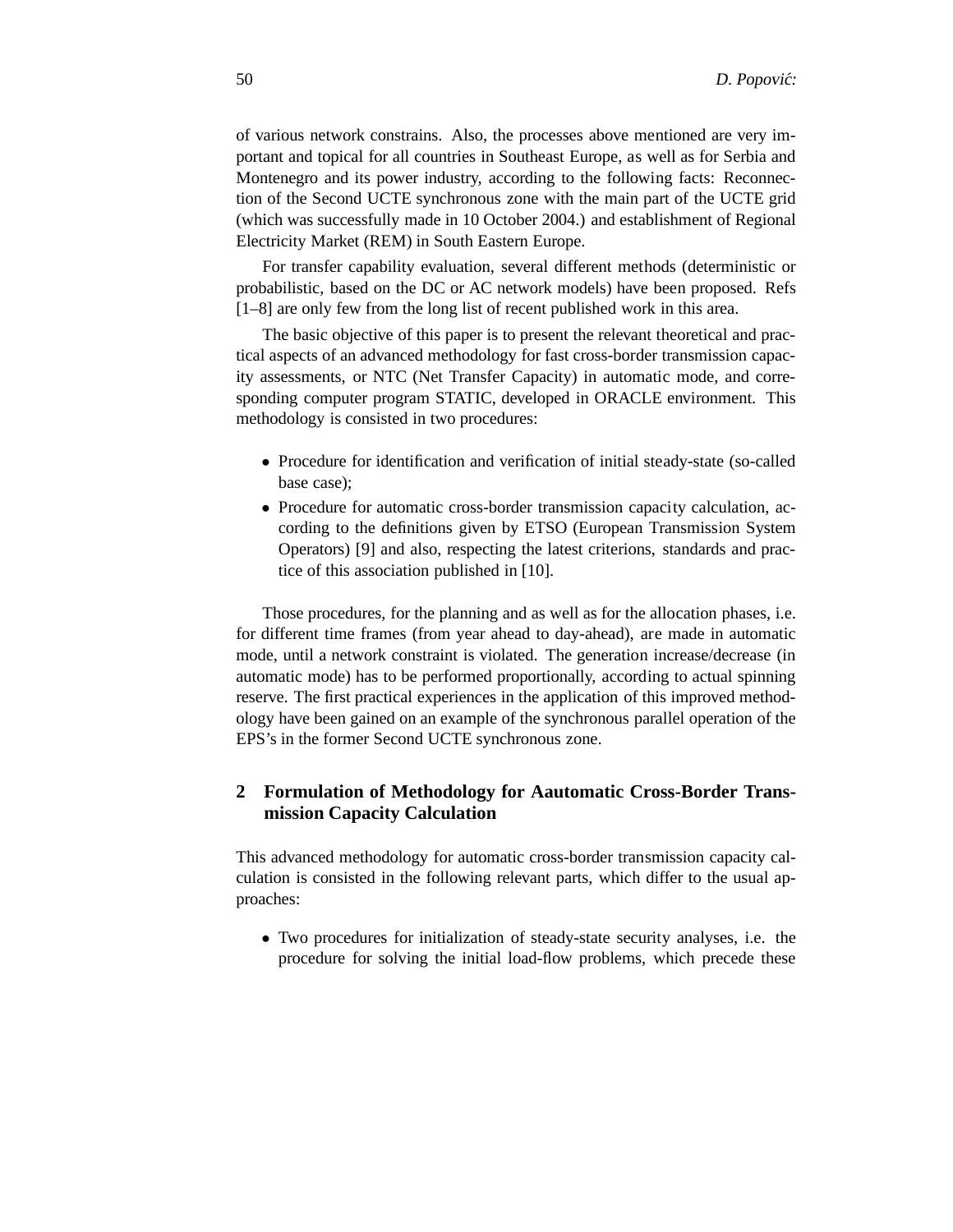analyses [8]. The first procedure enables the load-flow solution for given initial generators scheduling in interconnection considered. The second procedure gives the load-flow solution for realization of the set of bilateral or multilateral exchange programs between EPS's in interconnection considered.

- These procedures are fully consistent with the specially developed method for the following steady-state security analyses [11, 12]. Such characteristic of these procedures enables the unification of corresponding computer program, autonomy and uniformity of steady-state security analysis, as well as their successive realization, which have practical importance;
- The limits of generator reactive power, are not constant, a priori defined quantities, but rather corresponding functions of relevant generator parameters and state variables [11], and that is something opposed to the usual approaches;
- Procedure for forming the unified external network equivalents, with adaptive buffer system selection, consistently respecting the effects of primary voltage and frequency control of neighbouring power systems [13];
- Procedure for fast contingency selection, which is based on results from the single iteration of specially developed fast decoupled load-flow solution method, in which the power system frequency is relevant variable [11];
- Simple method for the accurate assessment of dynamic variation of power system frequency, during the operation of its primary control, as well as the quasi-stationary value of its frequency [14]. For the injection losses type of disturbance (such as outages of large generators), with this known value of frequency, the more accurate results after first iteration are obtained;
- Generalized injected models of transformer, which enables a simple presentation of both energy transformers with or without angle regulation as well as static phase shifting transformers (so-called series FACTS power flow controllers, which have the possibility of controlling the power flow without generation rescheduling or topological changes) [15];
- Generalized model of generator participation in NTC calculation, which enables the selection of the most convenient ones regarding the real operational practice in new condition of liberalized electricity market [16];
- Forming the practical and realistic security indices for selection of potentially critical disturbances, according to the real power performances and to the control and protection devices characteristics [14];
- For potentially critical contingency, the continuation of iterative procedure for solving the load-flow problem is performed (full solution), based on spe-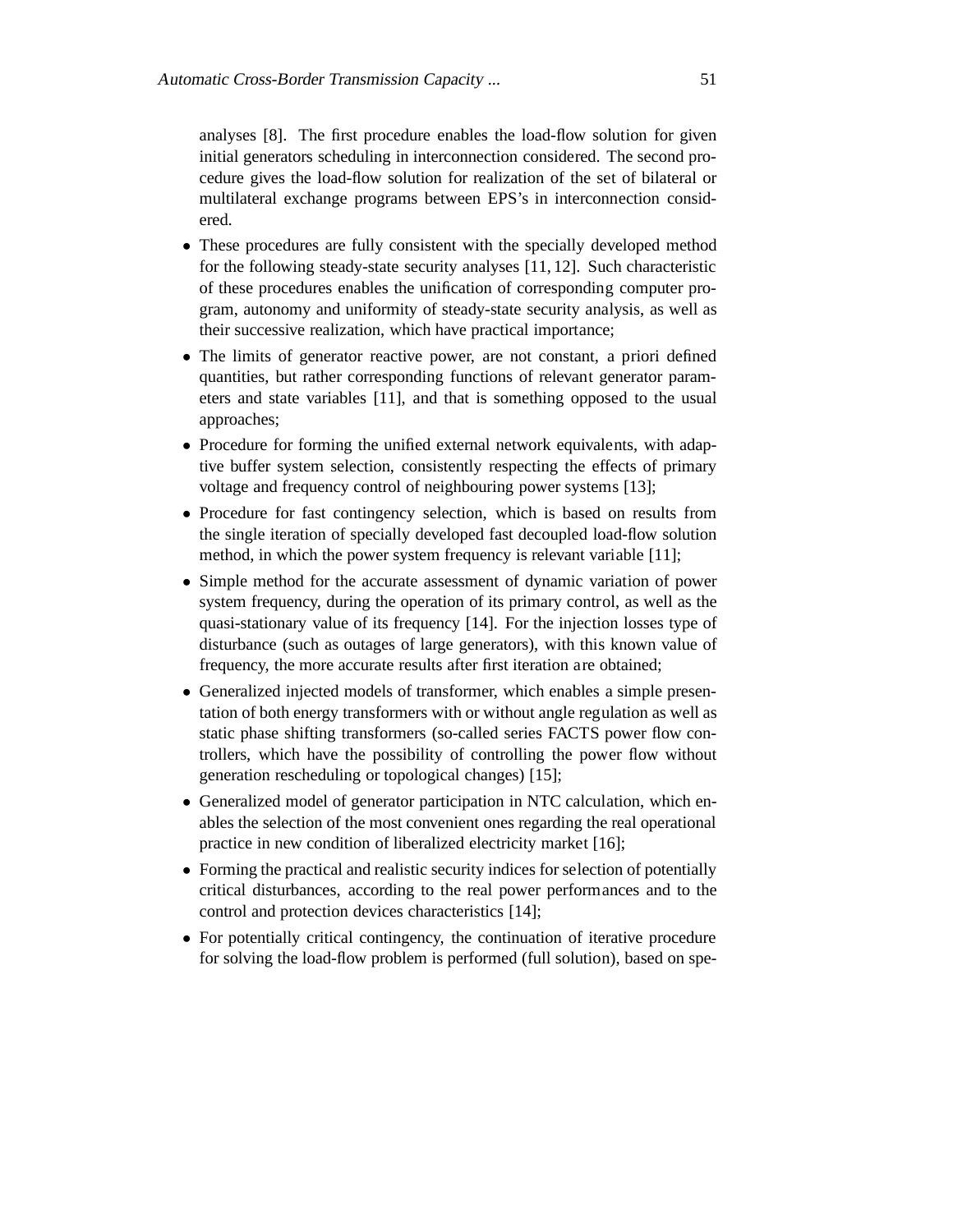cially developed fast-decoupled method [8]. The continuation of iterative procedure (full contingency analysis) is made for this case:

- 1. Violation of voltage magnitude, element current and generator reactive limits;
- 2. Shortcoming of spinning and regulation reserve, according to the disturbance;
- 3. Indication of action of under frequency load shedding or under frequency protection of generator.

The proposed methodology strictly evaluates the transmission effects of primary frequency and load- frequency controls, i.e. the significant "part" of TRM (Transmission Reliability Margin) are included (except the part that takes into accounts the uncertainties on system conditions and the precision data in load-flow models).

This method enables successive solution of the load-flow problem for a set of characteristic post-dynamic quasi-stationary states: states resulting from primary voltage and frequency control, states after the action of automatic secondary control of frequency and tie-line power and states after corresponding possible dispatch activities, if necessary (corrective control) [11].

The different generator participation models during the transmission capacity assessments of electric power interconnection are considered. The generation increase/decrease (in automatic mode) is performed according to combination of following predefined criteria: proportional increase/decrease according to the actual spinning reserve, increase/decrease according to previously observed behaviour of generators (the usual response pattern of generation to different system loads) and increase/decrease according to a well-known merit order (economic dispatch).

Evaluation of those models is made on example of automatic cross-border transmission capacity calculation in Second UCTE synchronous zone. This evaluation enables the choice of the general form of participation model, which is the most convenient regarding the operational practice in conditions of liberalized electricity markets [16]. The best practical solution for the generation increase/decrease is the model, in which the necessary changes of active power are proportional to the actual spinning reserve:

$$
P_{ni} = P_{oi} \pm \sum_{k=1}^{n} \frac{P_{ei} - P_{i(k-1)}}{\sum_{i=1}^{NGA} (P_{ei} - P_{i(k-1)})} DEXP
$$
 (1)

where  $P_{ni}$  is active power of generator (*i*) in step (*n*) of NTC calculation,  $P_{oi}$  is active power of generator (*i*) in initial steady-state (" base case "), *k* is number of steps in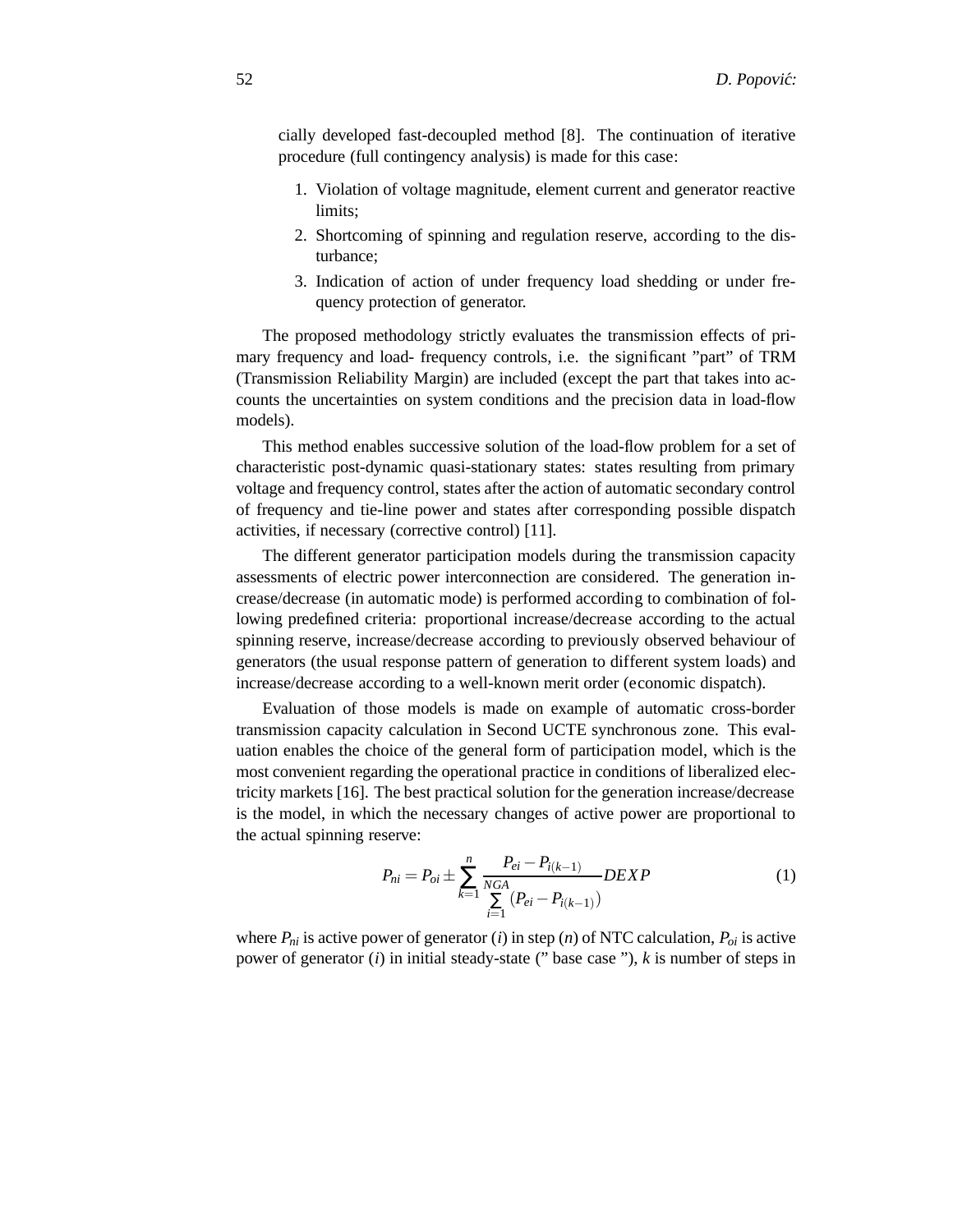NTC calculation and  $P_{ei}$  is extreme values of generator (*i*) active power. For generators in exporting area, that is the available (with respecting the corresponding spinning reserve) or maximum value of active power Pmaxri. For generators in importing area, that is the Pmini - minimum value of active power. NGA is total number of generators (in EPS or area considered) which participate in NTC calculation and DEXP is discreet step of total exchange program correction between the EPS's, for which NTC calculation is made (usual value is 50 MW).

The generator active power must satisfy the following constraint:

$$
P_{mini} \le P_i \le P_{maxri}(2) \tag{2}
$$

e.g. the shift is to be performed taking into account the technical operation constraints of each generator and its technical limits (maximum/minimum power, optimal use of a power plant, water or fuel available).

Also, during the NTC calculation, the generator voltage reference is to be changed according the following expression:

$$
Vn = V_0 \pm \sum_{k=1}^{n} \frac{P_{(k)} - P_{(k-1)}}{P_{(k-1)}} (V_e - V_{(k-1)})
$$
(3)

where  $V_n$  is generator voltage reference in step (*n*) of NTC calculation,  $V_o$  is generator voltage reference in initial steady-state and Ve is extreme values of generator voltages. For generators in exporting area, that is the maximum value of voltage Vmax ; for generators in importing area, that is the minimum value of voltage *Vmin*.

The generator voltage must satisfy the next constraint:

$$
V_{min} \le V \le V_{max} \tag{4}
$$

In expressions (1) and (3), the sign is "+" for the generators in exporting EPS, and the sign is "−" in importing EPS.

It should be noted that the variable constraints for generator reactive power and corresponding variation of generator voltage reference, during the cross-border transmission capacity assessment, are significantly improved the accuracy of reactive power- flow and voltage calculations.

# **3 Concept of Automatic Cross-Border Transmission Capacity Evaluation**

Figure 1 presents the global concept of the proposed methodology, e.g. of the modulary organized computer program STATIC developed in Nikola Tesla Institute in ORACLE environment [17] for automatic cross-border transfer capability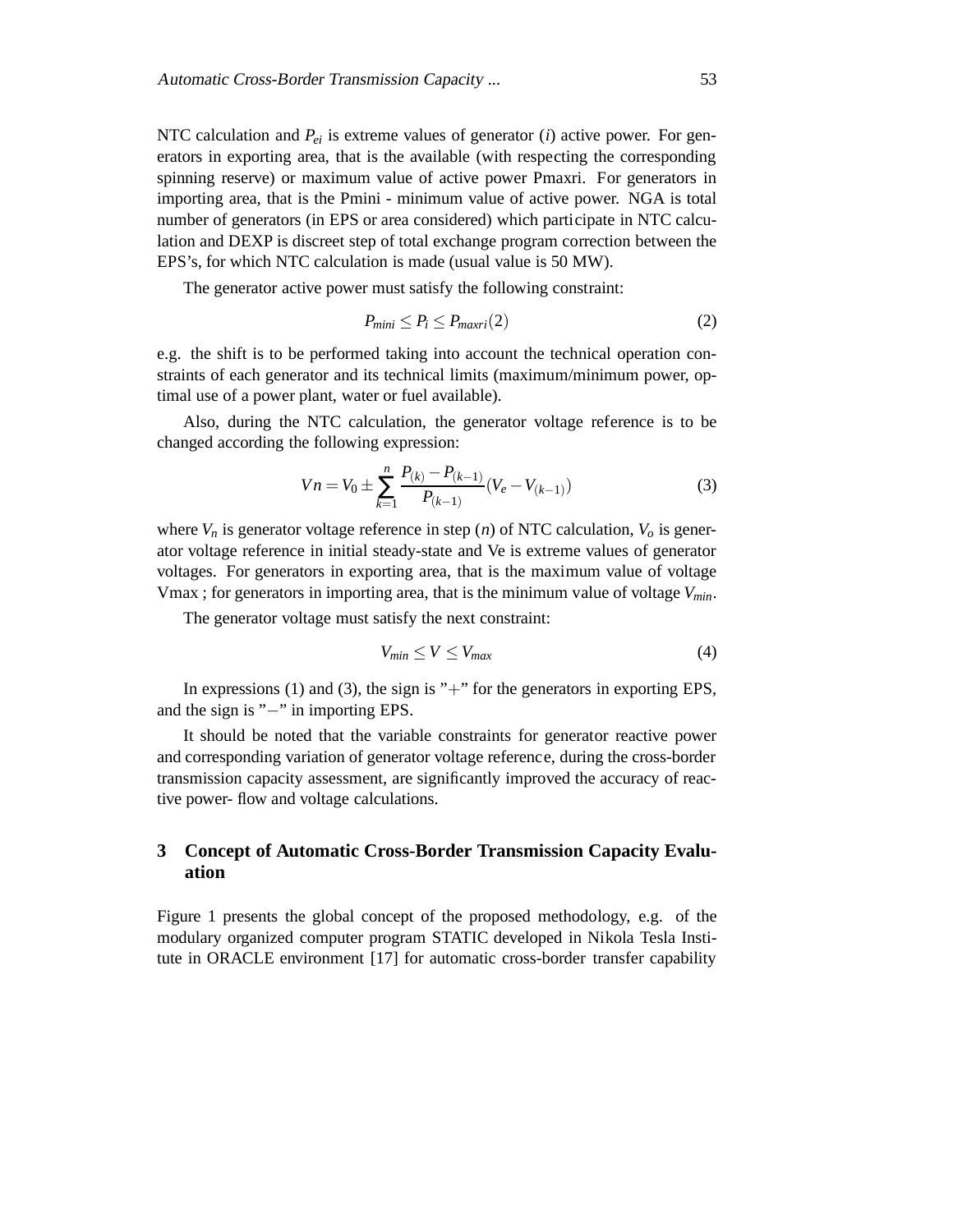calculation, using flow diagrams of the basic functions. This methodology uses a unified data base (block 1), as a segment of the complex database necessary for the operational planning of EPS. For cross-border transmission capacity assessments for the planning and for the allocation phases in different time frames, from year ahead to day-ahead, the following input data are needed: relevant network model and topology, technical network data, estimated generation and load patterns and technical and operational limits. For this purpose the UCTE data exchange format is used [18].



Fig. 1. Flow diagram of automatic cross-border transmission capacity assessment.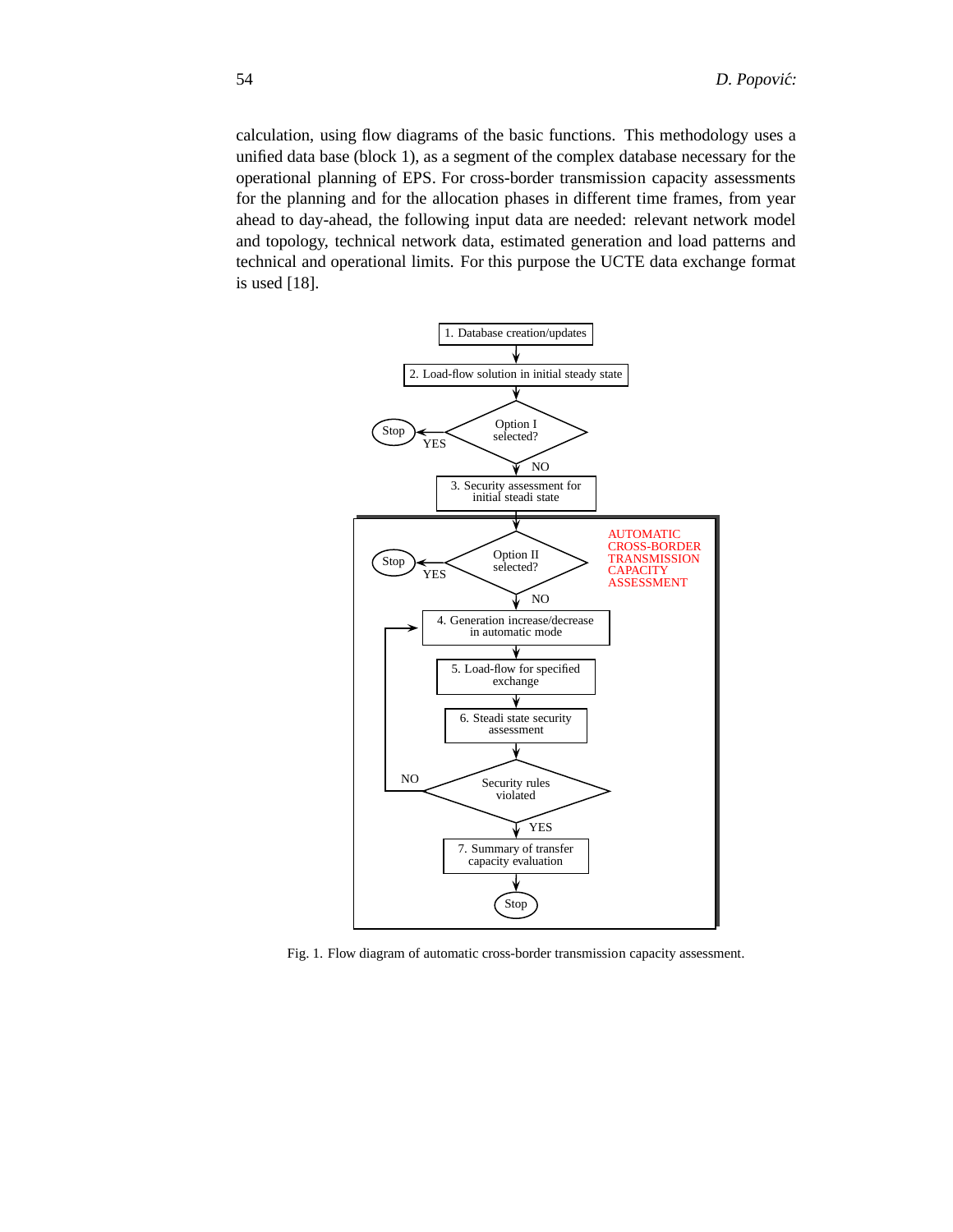If the first option of application is selected (identification and verification of initial steady-state, with bad data processing), only load-flow solution in initial (base) steady-state is performed (block 2). In the case of second option, after calculation the initial load-flow, the security assessment for this state is made (block 3). This assessment is made respecting the N-1 security criterion (per example: outage of single lines 400 kV, 220 kV and 110 kV, transformers  $400/220$  kV/kV,  $400/110$ kV/kV and generators) and N-2 security criterion, in case of double circuit.

After the inauguration of initial steady-state that satisfied the security constraints, the automatic cross- border transmission capacity assessment is made. In order to determine the cross-border transmission limit between two neighbouring countries or zones, cross-border exchanges are gradually increased while maintaining the loads in the whole system unchanged until security limits are reached.

Starting from the common base case exchanges, the additional exchange is performed through an increase of generation on the exporting side and an equivalent decrease of generation on the importing side in automatic mode (in step of e.g. 50 MW). This generation shift is to be made stepwise until a network constraint is violated. The security assessment is also made respecting the N-1 security criterion (and N-2, in case of double circuit). The procedures, marked in block 4 (generator increase/decrease in automatic mode, proportional to the actual spinning reserve), block 5 (load-flow solution for specified exchange in step of 50 MW) and block 6 (steady-state security assessment) are stopped, when predefined security rules are violated. Finally, block 7 gives the summary of transfer capability evaluation. The output results are: Total Transfer Capacity (TTC), Transmission Reliability Margin (TRM), Net Transfer Capacity (NTC), Already Allocated Capacity (AAC), Notified Transmission Flow (NTF) and Total Transfer Flow (TTF).

### **4 Practical Application of Proposed Methodology**

The first practical experiences in the application of the developed methodology have been gained on an example of the existing electric power interconnection in Balkans [19]. Figure 2 shows the block diagram of examined interconnection with the active and reactive power flows (MW/Mvar) over the interconnecting lines in two cases: 1) without any exchange programs between the EPS's (except the exchange between Serbia and Montenegro and part of Republic Srpska) and 2) when Romania exports 300 MW to Serbia and Montenegro (values given in parentheses).

Thus, in the first case, the BCE (Base Case Exchange) between the EPS's in interconnection considered (except the above mentioned exchange between SCG and RS) does not exist ("zero" exchange program). In these conditions, the physical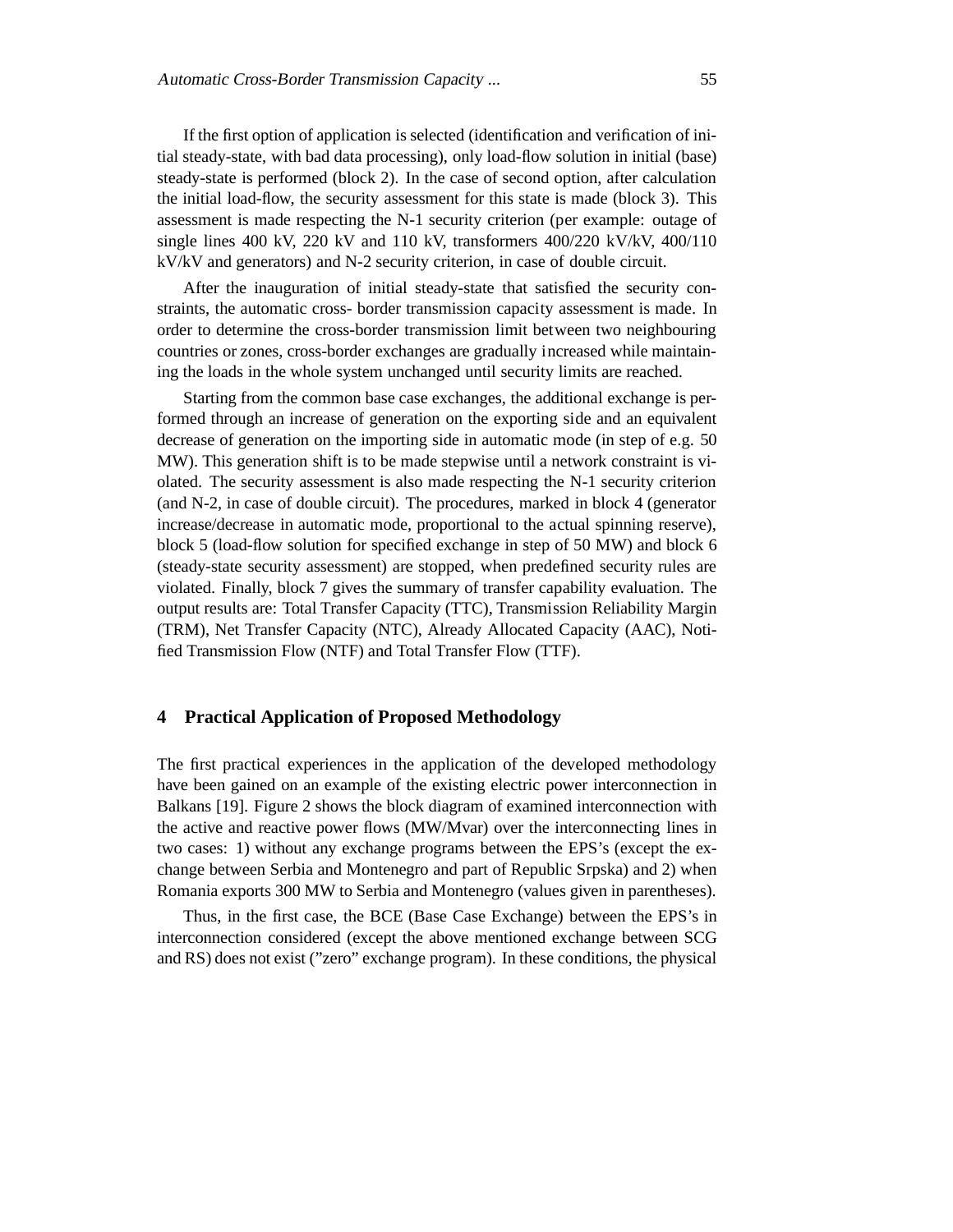

Fig. 2. Active and reactive powers on interconnecting lines in the former Second UCTE synchronous zone.

power flows on interconnecting lines presented are so-called parallel (or ring) flows, e.g. the physical flow NTF (Notified Transmission Flow) only consists of parallel flows. In this state and also during the security assessment, the relevant network constraints (voltage and current limits) are not violated.

In second case (RO exports 300 MW to SCG), the power flow on interconnecting line Derdap (SCG) - P. De Fier (RO) changes the direction, and this physical flow of 9 MW (now, in direction RO? SCG) is in reality the NTF (which is now, in amount of along parallel power flows, results from above mentioned exchange 300 MW). Also, in this state the predefined security rules are satisfied.

This state of interconnection considered (with  $BCE^{RO \rightarrow SCG} = 300$  MW and  $NTF^{RO \rightarrow SCG} = 9$  MW) has been the starting point for automatic cross-border transmission capacity calculation, according the flow diagrams (blocks 4, 5, 6 and 7), given in figure 1. From many results that were obtained, the case of power exchanges between Romania (exports) and Serbia and Montenegro (imports) has been chosen as a good illustration.

For outage element type of disturbances (all elements, which are loaded more then 40% of own thermal limit are included), the procedure for automatic cross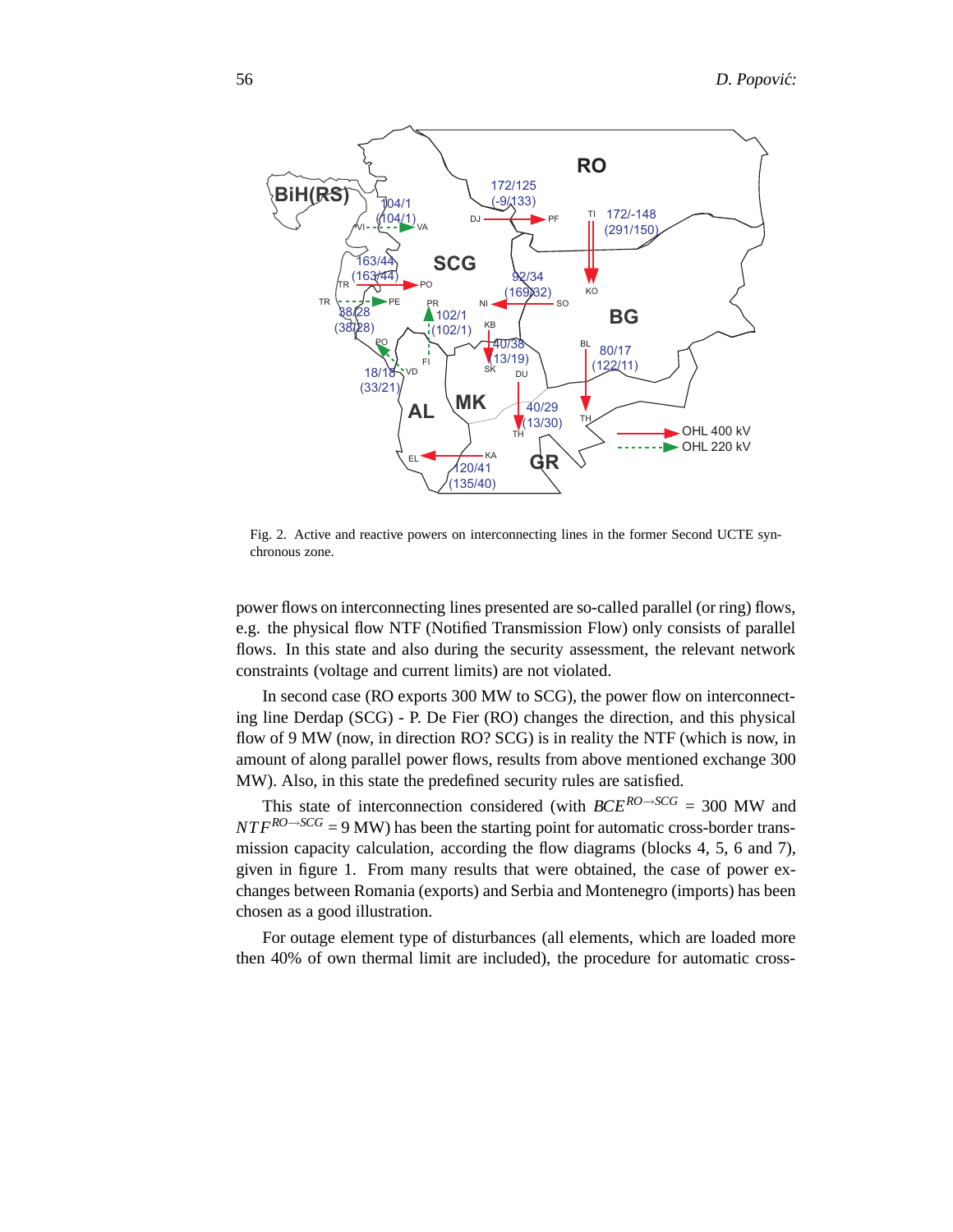border transmission capacity assessment is stopped when the total exchange  $RO \rightarrow$ *SCG* was 750 MW. In this case, the critical outage was the outage of transformer 400/231 kV/kV, 400 MVA in Portile De Fier in Romania, and the critical element was the line 220 kV Paroseni-Baro Mare (RO), with 8% violation of thermal limit.

Thus, the Total Transfer Capacity  $TTC^{RO\rightarrow SCG}$  in case considered was 700 MW. This quantity is 50 MW lower then above mentioned 750 MW, i.e. in case of exchange of 700 MW the security rules are still satisfied. Also, the quantity of ∆*Emax* ( additional exchange program between respected countries) was 400 MW (extra increase/decrease of generator's active power over the base case in automatic mode, which is ensured still the safe operation) and the Total Transfer Flow *T T FRO*→*SCG* was 249 MW.

According to its definition [10], TTF is the net physical flow across the border associated with a program exchange of magnitude TTC (figure 3). In case considered, this quantity is the physical active power flow through the unique interconnecting line between EPSs RO and SCG (interconnecting line 400 kV P. De Fier (RO) - Derdap (SCG)), which corresponds to the  $TT^{CRO \rightarrow SCG}$  (700 MW), respecting the existence of *BCE<sup>RO→SCG</sup>* (300 MW). The established value of  $T T F^{RO\rightarrow SCG}$ consists of two components:

- The Notified Transmission Flow *NTFRO*→*SCG* (9 MW) (physical flow over the interconnecting lines between the considered areas in base case prior to any generation shift).
- The physical flow  $\Delta F_{max}^{RO \rightarrow SRG}$  (240 MW) (physical flow over the interconnecting lines between the considered areas induced by the maximum generation shift ?Emax (MW)).

The most complex and delicate part of NTC calculation is the evaluation of Transmission Reliability Margin (TRM), which is a security margin that copes with uncertainties on the computed TTC (Total Transfer Capacity) values. Those uncertainties may arise from: unintended deviation of physical flows due to the loadfrequency control, emergency exchange caused by the unexpected unbalanced situations (big injection losses) in real time and inaccuracies in data and calculation models and/or method. This comprehensive set of possible uncertainties explains the existence of many different approaches for the solving of this problem in practice [20–23].

The value of TRM can only be estimated, because it should consider all uncertainties of system operation. TRM in majority of EPS is estimated, according the statistical analysis of past data (per instant, statistical study of individual tie line "errors", calculation of standard deviation of tie-line power e.t.c). Next, in practice, the part of TRM, which corresponds to the inaccuracies in data and calculation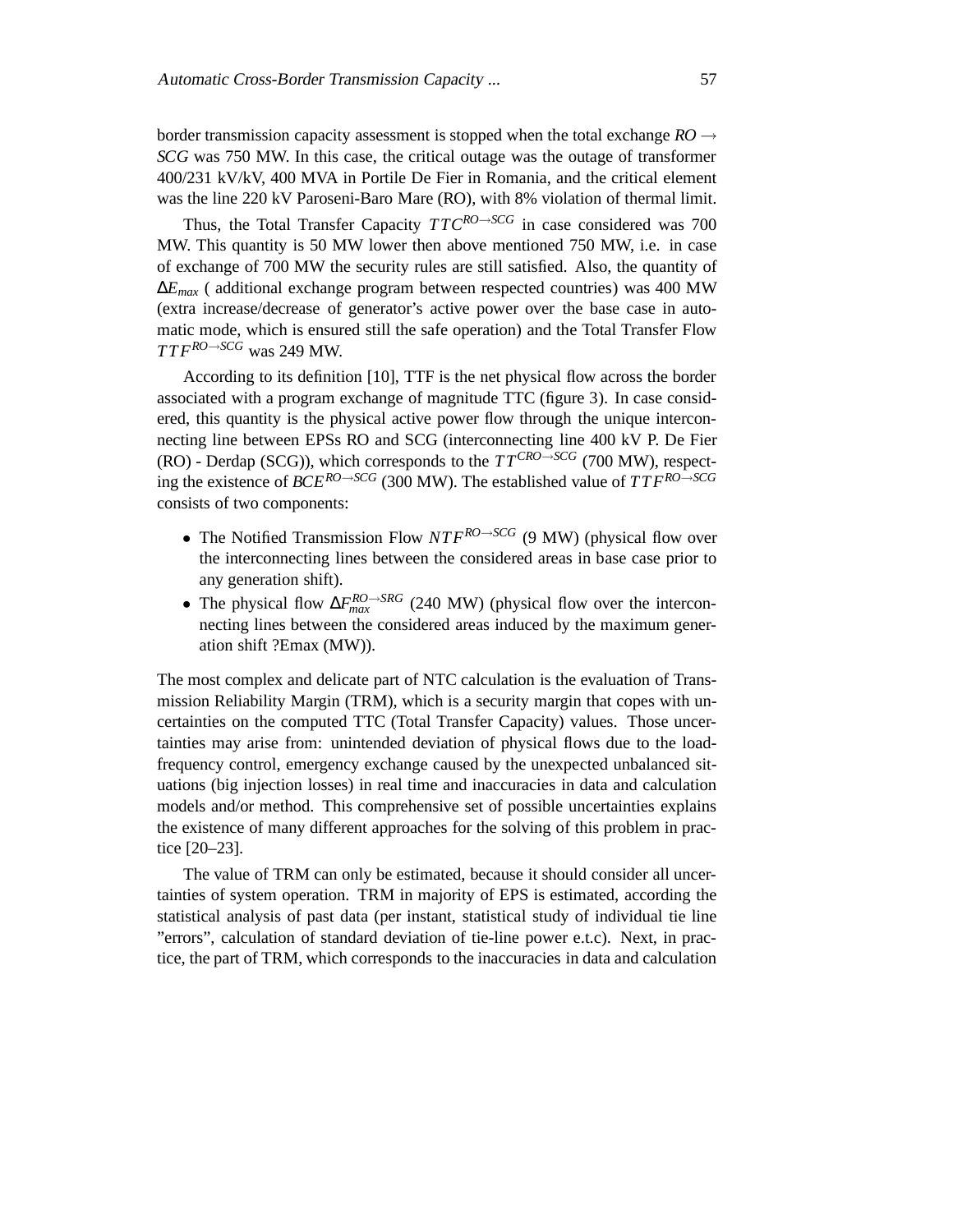models and/or method isn't bigger than 5% of computed TTC value. Also, in practice of ETSO, a reasonable value of TRM usually could be found by assuming an unpredictable power flow mismatch on each interconnecting lines (e.g. 100 MW), multiplied with the square root of its number  $(\sqrt{l})$ , i.e. TRM [MW] =  $100\sqrt{l}$ .

If above mentioned very simple practice is applied in case considered (existence of the single interconnecting line between EPSs RO and SCG - line 400 kV P. De Fier (RO) - Derdap (SCG)), the value of *T RMRO*→*SCG* would be 100 MW, and the corresponding value of  $NTC^{RO \rightarrow SCG}$  would be 600 MW.



Fig. 3. The graphical interpretation of the NTC calculation and obtained results.

Finally, it should be pointed out that is only the illustration of NTC calculation, which is in close correlation with the state of interconnection considered and with the selected manner of extra increase/decrease of generator's active power over the base case in automatic mode. In EPS's of RO and SCG all generators participate proportionally to its actual spinning reserve, expect the generators which participate in load-frequency control.

Thus, the main objective was the demonstration of characteristics and possibility of developed computer program STATIC. At the same time, the results presented here enable an overview of the complexity in NTC calculation, i.e. on example of existing interconnection, the essential difference among the total exchange program between areas considered and the physical power flows over its interconnection lines was explained. Also, the first practical experiences enable the definition of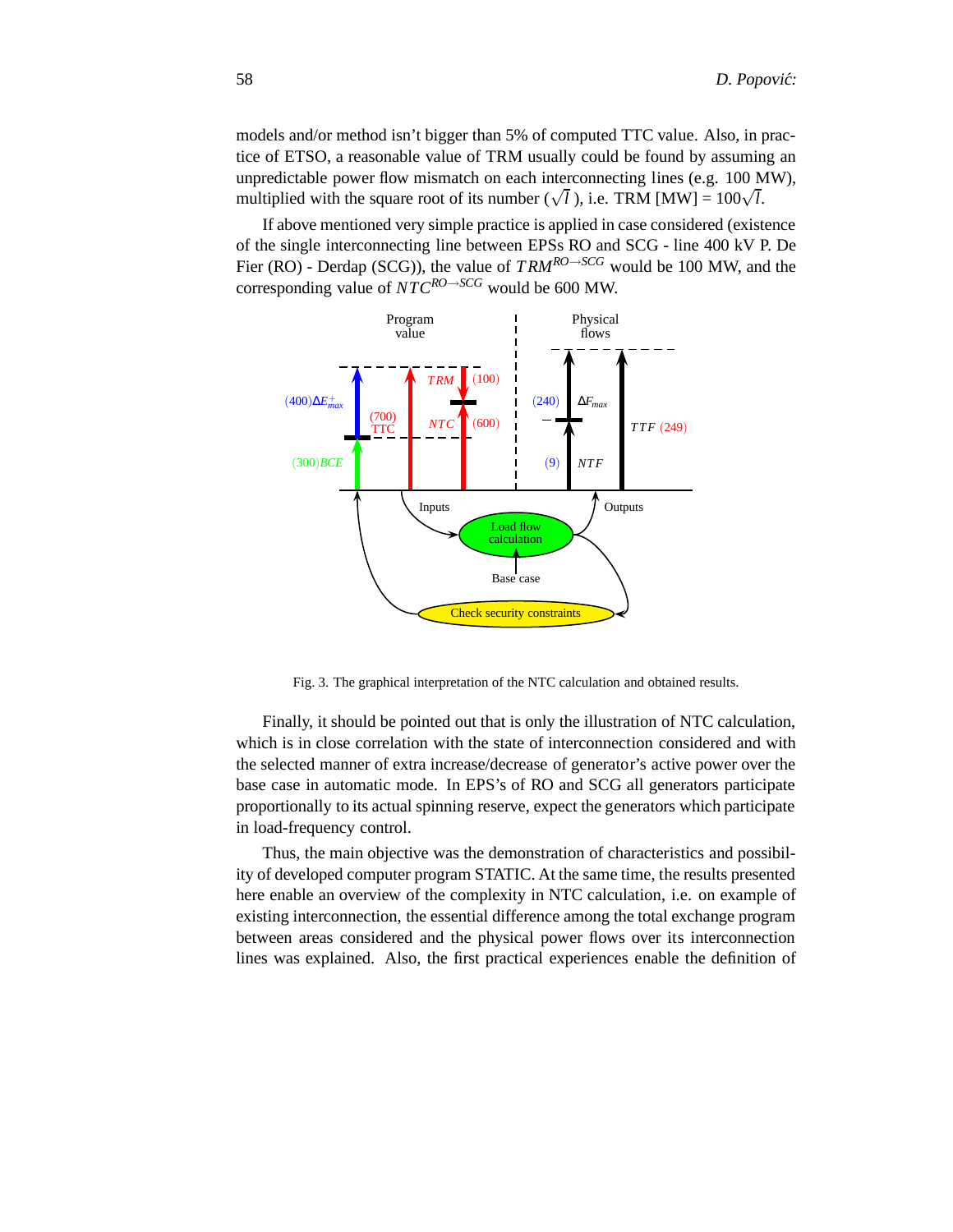the possible directions for further research in this topic (automatic NTC assessment in context of efficient congestion management methods for cross-border transmission).

### **5 Conclusions**

The relevant theoretical and practical aspects of an advanced methodology for automatic cross-border transmission capacity calculation are presented. The characteristics of this methodology give the possibility for the unification of corresponding computer program, autonomy ("self starting") and uniformity of steady- state security analysis, as well as their successive realization. Also, those characteristics enable the efficient and accurate transfer capability evaluation of real interconnection in automatic mode, which were demonstrated on example of existing electric power interconnection in Balkans. Thus, the methodology presented (and corresponding software STATIC in ORACLE environment), can be regarded as a useful addition to the software support of operational planning as an integral part of EMS of Transmission System Operators.

#### **References**

- [1] M. Ilić, F. Galiana, and L. Fink, *Power Systems Restructuring, Engineering and Economics*. Kluwer Academic Publishers, 1998.
- [2] G. C. Ejebe, J. Tong, J. G. Waight, J. G. Frame, X. Wang, and W. F. Tinney, "Available transfer capability calculations," *IEEE Transaction on Power Systems*, vol. 13, no. 4, pp. 1521–152, Nov. 1998.
- [3] M. H. Gravener and C. Nwankpa, "Available transfer capability and first order sensitivity," *IEEE Transaction on Power Systems*, vol. 2, no. 2, pp. 512–518, May 1999.
- [4] G. C. Ejebe, J. G. Waight, M. Santos-Nieto, and W. F. Tinney, "Fast calculation of linear available transfer capability," *IEEE Transaction on Power Systems*, vol. 15, pp. 1112–1116, Aug. 2000.
- [5] P. Marannino *et al.*, "Assessing the transmission transfer capability sensitivity to power system parameters," in *14 PSCC Conference*, June 24–28, 2002.
- [6] A. Yokoyama and S. Fujiwara, "A new calculation method of total transmission capacity (ttc) taking into account various kinds of stability," in *14 PSCC Conference*, Sevilla, Spain, June 24–28, 2002.
- [7] S. S. Halilcević, A. F. Gubina, and F. Gubina, "Automatic transmission network capability assessment scheme in daily scheduling using neural networks," in *IEEE Bologna Power Tech.*, Bologna, Italy, June 23–26, 2003, pp. 149–153.
- [8] D. P. Popović and D. M. Dobrijević, "An improved methodology for security assessment of power systems in conditions of a deregulated environment," in *International Symposium-Bulk Power System Dynamics and Control V*, Onomichi, Japan, Aug. 26–31, 2001, paper No 10.